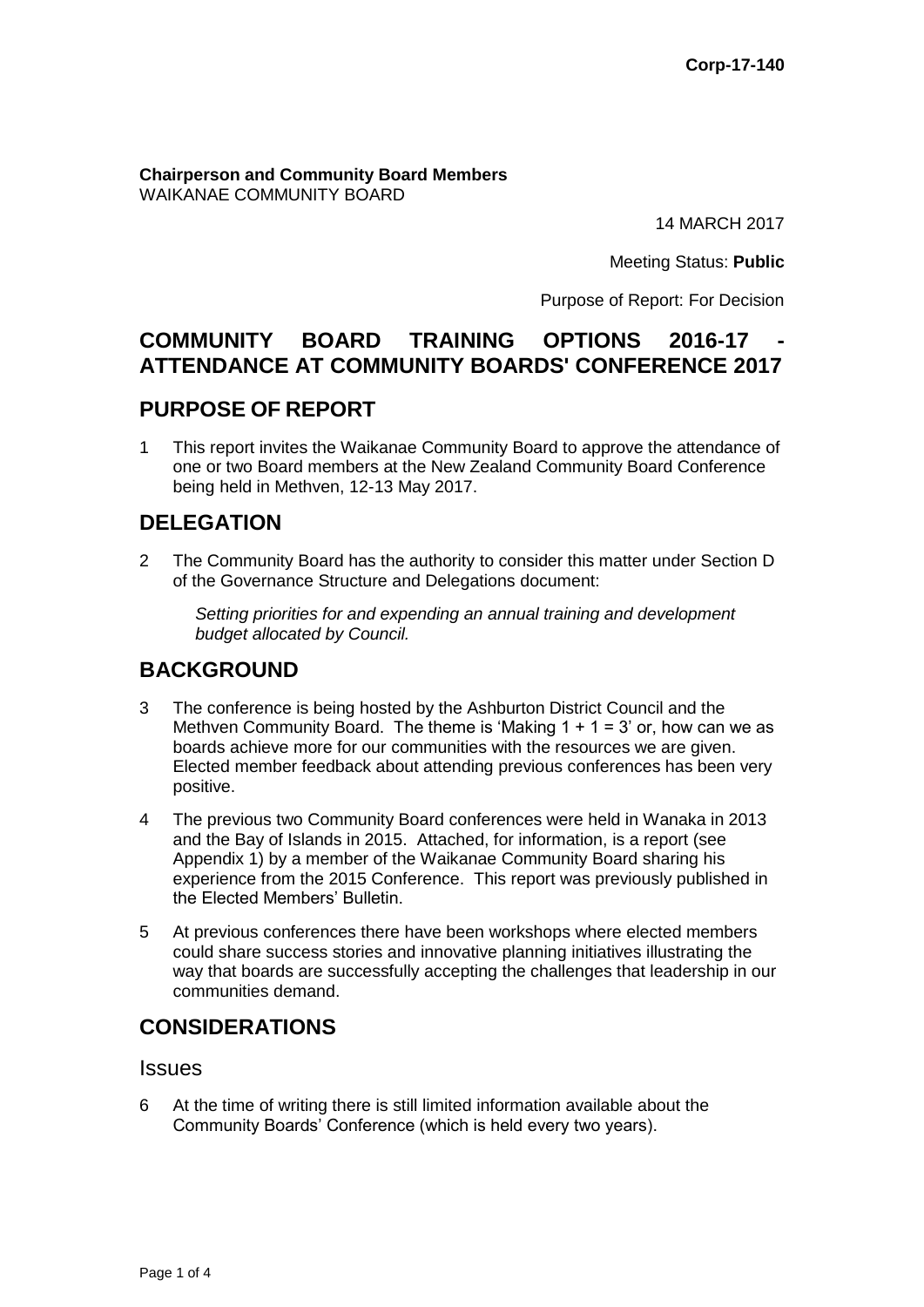## Financial Considerations

7 In 2012 Council made the decision to delegate to Community Boards an amount of \$3,000 per annum to enable Boards to manage their own training and development programmes. For 2016/17 the total budget available is \$3,468. The costs of attendance per person are estimated to be the following:

| Registration     | \$745                                        |
|------------------|----------------------------------------------|
| <b>Flights</b>   | \$108                                        |
| Accommodation    | \$ 260 (based on 2 nights @ \$130 per night) |
| <b>Transfers</b> | 150                                          |
| <b>TOTAL</b>     | \$1,263 (excl GST)                           |

8 Therefore the Board is invited to consider approving the attendance of one or two members at the Conference.

### Legal Considerations

9 There are no legal considerations.

### Publicity Considerations

10 The Board member/s attending the event will be expected to produce a written report in a timely fashion on their return and this will be published in the Elected Members' Bulletin.

### **RECOMMENDATIONS**

- 11 That the Waikanae Community Board approves the attendance of ……………. and ………………. at the New Zealand Community Board Conference in Methven on 12-13 May 2017.
- 12 That the Board Chair is authorised to appoint another delegate in the event that the original nominee cannot attend.
- 13 That the delegate/s will provide in a timely fashion written reports on their experience for publication in the Elected Members' Bulletin.

| Report prepared by:               | <b>Approved for submission:</b>                   | <b>Approved for submission:</b>                   |
|-----------------------------------|---------------------------------------------------|---------------------------------------------------|
| Annette McLaughlin                | Wayne Maxwell                                     | Max Pedersen                                      |
| <b>Democracy Services Advisor</b> | <b>Group Manager</b><br><b>Corporate Services</b> | <b>Group Manager</b><br><b>Community Services</b> |

### **ATTACHMENT**

Appendix 1 Report from a member of the Waikanae Community Board – May 2015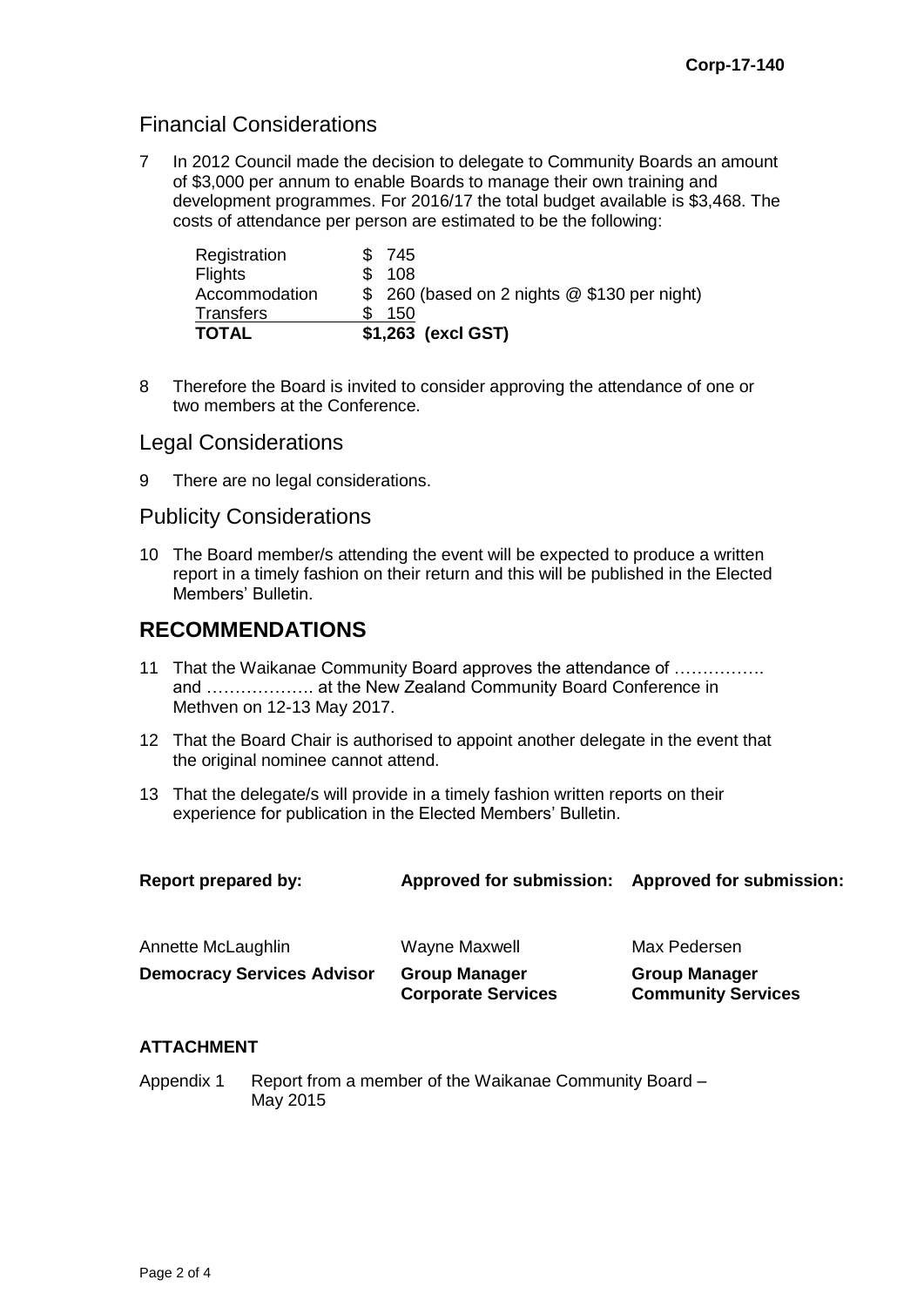#### **Appendix 1**

#### **NZ COMMUNITY BOARDS CONFERENCE 2015 INFLUENCING CHANGE**

#### **REPORT FROM JOCELYN PRVANOV WAIKANAE COMMUNITY BOARD MAY 2015**

This year's biennial conference was held in the Bay of Islands. The untimely weather bomb on the day we departed for the conference created some challenges but these were ably resolved by KCDC staff so we managed to get there on our scheduled flights.

Board conferences are very much about meeting elected members and others who are help shape their communities. Although this conference was in the very north, there were community board members from all over New Zealand, including Bluff.

The theme of this year's conference was "Influencing Change". The scene was perfectly set by the Deputy Mayor of the Far North District Council, Tania McInnes with her address entitled "Change agent or change inhibitor": making a conscience effort to make a change or to stand up and say no to change, rather than just dealing with a change. As change is evitable, we should take responsibility for it. In doing so it's very important to Listen, Talk and Listen, and lead by example.

During the conference we were provided with a number of examples of how positive change had been made in communities and in personal lives.

The locals at Paihia wanted to retain their village feel, so that started by removing a carpark and replacing it with a grassy park: [http://focuspaihia.org.nz.](http://focuspaihia.org.nz/) There was a concern that removing this carpark would reduce retail purchasing, but it has done the opposite, because there is now more foot traffic. Lots of us walked the 25 minutes to see how cool this park was, and how popular it was.

The CEO of Thames Coromandel District Council spoke about their devolved service delivery model, where the community boards now have decision-making and budget delegations for all local services, with the net result of reducing rates by 6% and the greatest ever public satisfaction ratings.

Jacqui Dean, the Local Government Parliamentary Secretary talked about the commitment to get the red out of red tape.

Gerard Linstrom from Chorus talked about how small communities now have broadband, and the recently announced initiatives for further funding to extend Ultra-Fast Broadband and Rural Broadband, as well as a mobile black spots fund. [https://www.chorus.co.nz/extending-the-reach-of-ufb-rbi/we-can-assist/delivering](https://www.chorus.co.nz/extending-the-reach-of-ufb-rbi/we-can-assist/delivering-better-broadband-under-rbi-ufb)[better-broadband-under-rbi-ufb.](https://www.chorus.co.nz/extending-the-reach-of-ufb-rbi/we-can-assist/delivering-better-broadband-under-rbi-ufb) As elected members we have received a number of emails and notifications about this too. Chorus is encouraging councils to submit to this process. Applications for this funding are due by 3 July 2015. From the Broadband capability maps it seems that large parts of the KCDC are not in any planned upgrade. He also talked about some of the reasons why people didn't have broadband: either they are not interested, or don't have the skills or confidence.